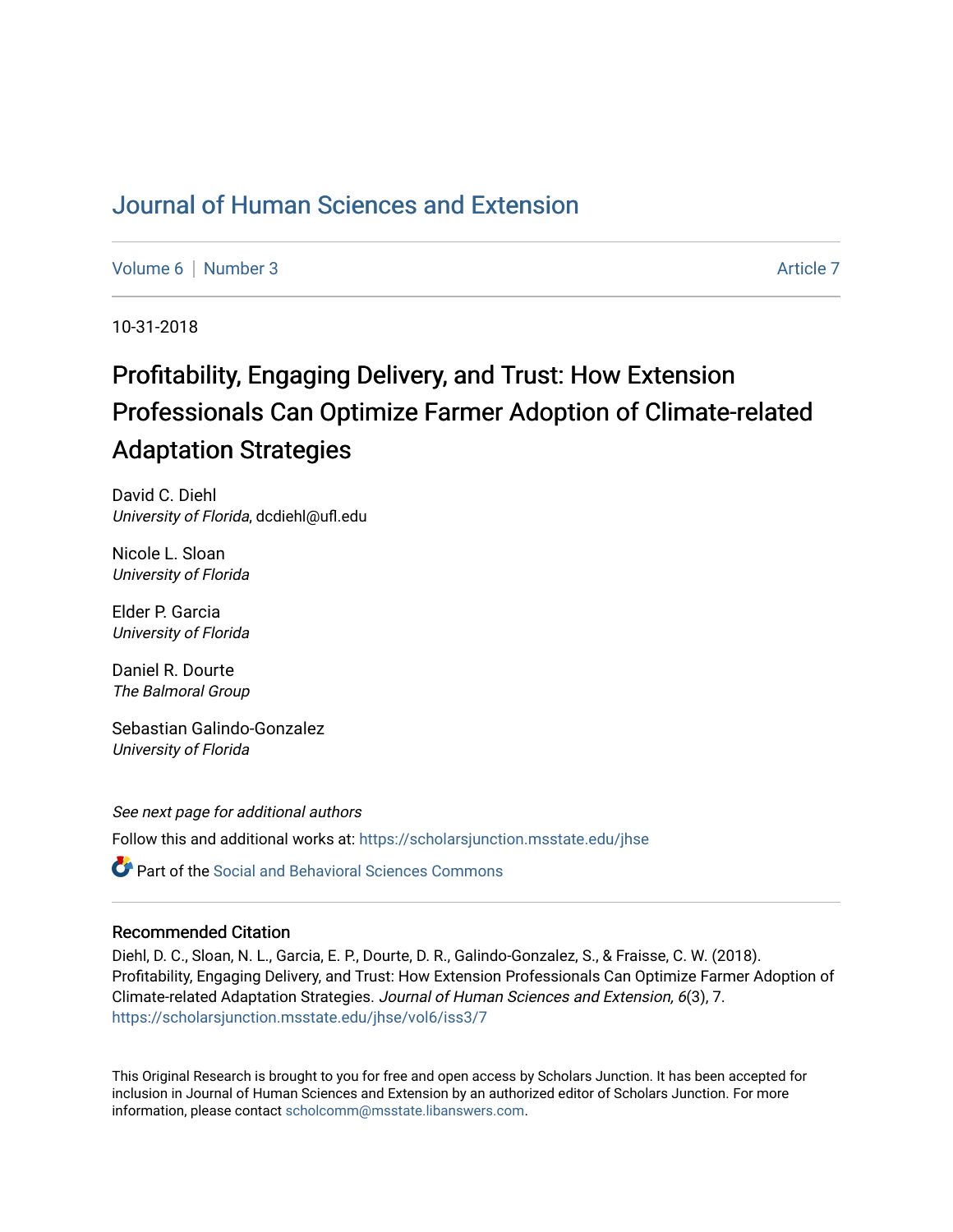# Profitability, Engaging Delivery, and Trust: How Extension Professionals Can Optimize Farmer Adoption of Climate-related Adaptation Strategies

### Acknowledgments

This work was supported by "Climate Variability to Climate Change: Extension Challenges and Opportunities in the Southeast USA" (grant no. 2011-67003-30347) from the USDA National Institute of Food and Agriculture

### Authors

David C. Diehl, Nicole L. Sloan, Elder P. Garcia, Daniel R. Dourte, Sebastian Galindo-Gonzalez, and Clyde W. Fraisse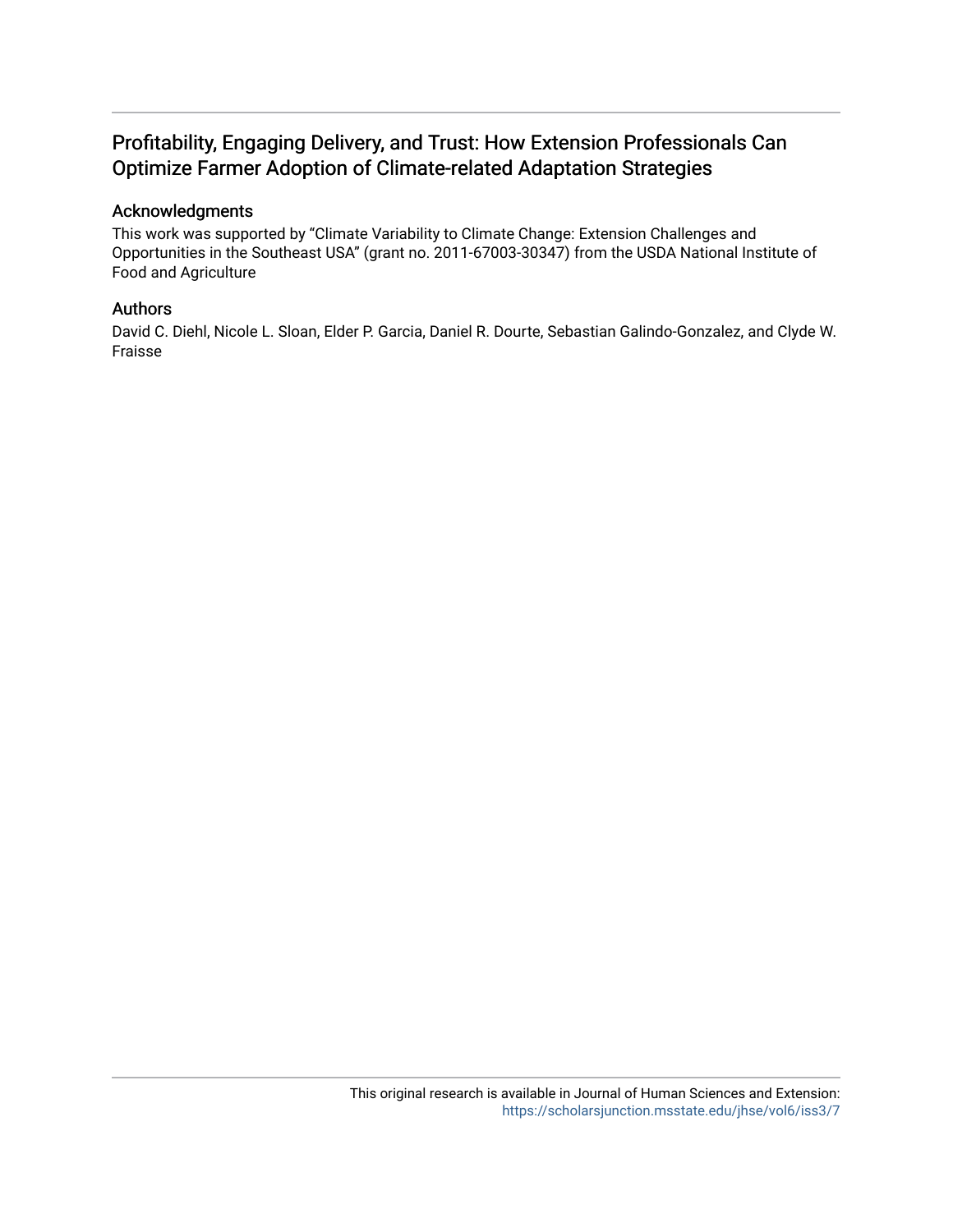# **Profitability, Engaging Delivery, and Trust: How Extension Professionals Can Optimize Farmer Adoption of Climate-related Adaptation Strategies**

**David C. Diehl Nicole L. Sloan Elder P. Garcia** *University of Florida*

**Daniel R. Dourte** *The Balmoral Group*

# **Sebastian Galindo-Gonzalez Clyde W. Fraisse** *University of Florida*

*This study examined Extension professionals' perspectives on how to optimize the chances that farmers will adopt climate adaptation strategies designed to minimize risks associated with climate variability and climate change. In-depth interviews were conducted with Extension professionals in four southeastern states (Alabama, Florida, Georgia, and South Carolina). Responses were coded and analyzed, resulting in three recommendations. First, focus on profitability and issues of immediate concern to farmers. Second, use engaging delivery methods, especially field trials conducted under realistic conditions. Third, build trust with farmers, primarily by focusing on research-based information. This study has practical implications for how Extension professionals should approach the work of addressing climate issues in agriculture.*

*Keywords:* agriculture, climate variability, climate change, adaptation, management practices, farmers, Extension, Southeast USA

# **Introduction**

Farmer adaptation to climate variability and climate change is shaped by different factors including "the operating context within which decision making occurs, the access to effective adaptation options, and the capacity of individuals to take adaptive action" (Walthall et al., 2012, p. 6). Climatic uncertainty and the presence of risks, including water availability, increased soil erosion, and decreased crop productivity, have encouraged the development and diffusion of adaptation-oriented agricultural risk management tools (Hansen, 2002; Rejesus et al., 2008).

Direct correspondence to David C. Diehl at dcdiehl@ufl.edu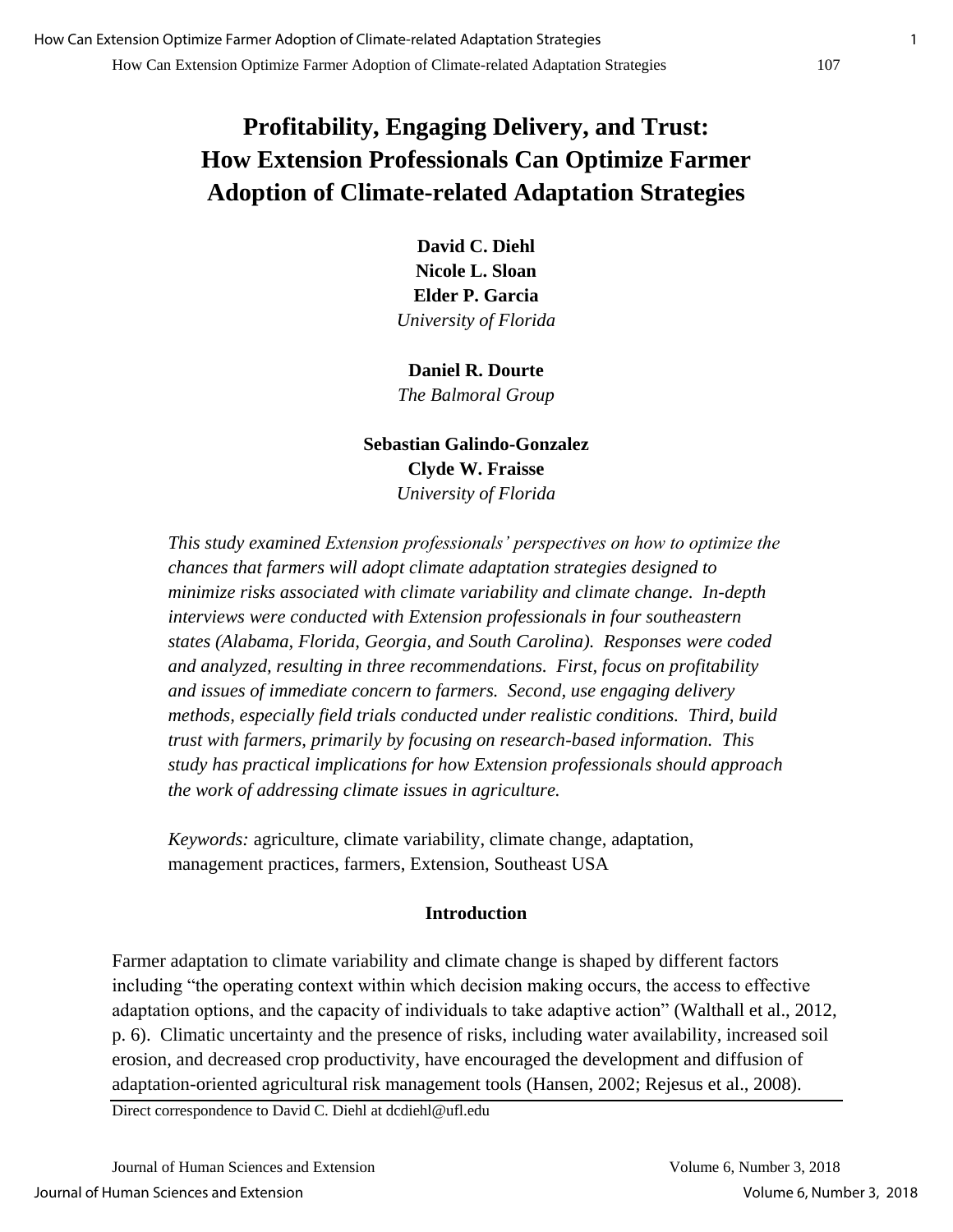These tools include modifications to management practices, such as timing of planting, sodbased rotation, soil management techniques, irrigation and water management techniques, and decision support systems (Asseng, 2013). Given the complexity of the issues and the extensive amount of information involved in this process, farmers frequently rely on the feedback provided by agricultural specialists (Prokopy et al., 2013). Extension professionals should provide producers with "research-based, locally relevant, and timely data" (Hibbs et al., 2014, p. 9) that focus on adaptation and encourage climate-related discussions.

Given the politicized nature of climate change, it is necessary to develop "specific training in the basics of climate science and how it relates to agriculture, as well as training on how to communicate climate information that will actively engage farmers" (Diehl et al., 2015, p. 28). This can be accomplished through a better understanding of both agricultural advisors (Prokopy et al., 2013) and the climate change beliefs of farmers (Arbuckle, Hobbs, Morton, Prokopy, & Tyndall, 2014). Building on an understanding of audience needs and characteristics, Extension professionals can build trust-based relationships among themselves, researchers, and farmers. It is useful to consider combining traditional Extension methods, such as research plots, on-farm demonstrations, hands-on workshops, and networking (Franz, Piercy, Donaldson, Richard, & Westbrook, 2010), with a recognition of the importance of farmers' climate beliefs and the factors farmers consider when assessing climate-related risks to inform management decisions (Arbuckle, Morton, & Hobbs, 2013).

This study builds on previous research examining climate training issues in Extension (Diehl et al., 2015), the major climate-related issues facing farmers (Diehl et al., 2017), and factors related to farmer engagement in issues related to climate and agriculture (Diehl et al., 2016). The purpose of the current study is to examine what strategies and content Extension professionals believe are critical for maximizing the likelihood that farmers will adopt new practices and adapt to the changing conditions associated with climate variability and climate change. Given the importance of issues related to climate and agriculture and the need to persuade farmers to take action (Asseng, 2013), the current study was designed to enhance program development and delivery with attention to influencing farmer behavior change.

## **Methods**

The research team developed an interview protocol which assessed a variety of issues related to climate, agriculture, and the role of Extension in climate training. This study specifically addressed Extension professionals' recommendations for how Extension can maximize the likelihood that farmers will adapt their practices to climate variability and climate change. The 45–60 minute, semistructured interviews were conducted via phone and recorded. Respondents included 50 Extension professionals from Alabama, Florida, Georgia, and South Carolina, and represented county-level agents and faculty, state-level Extension faculty,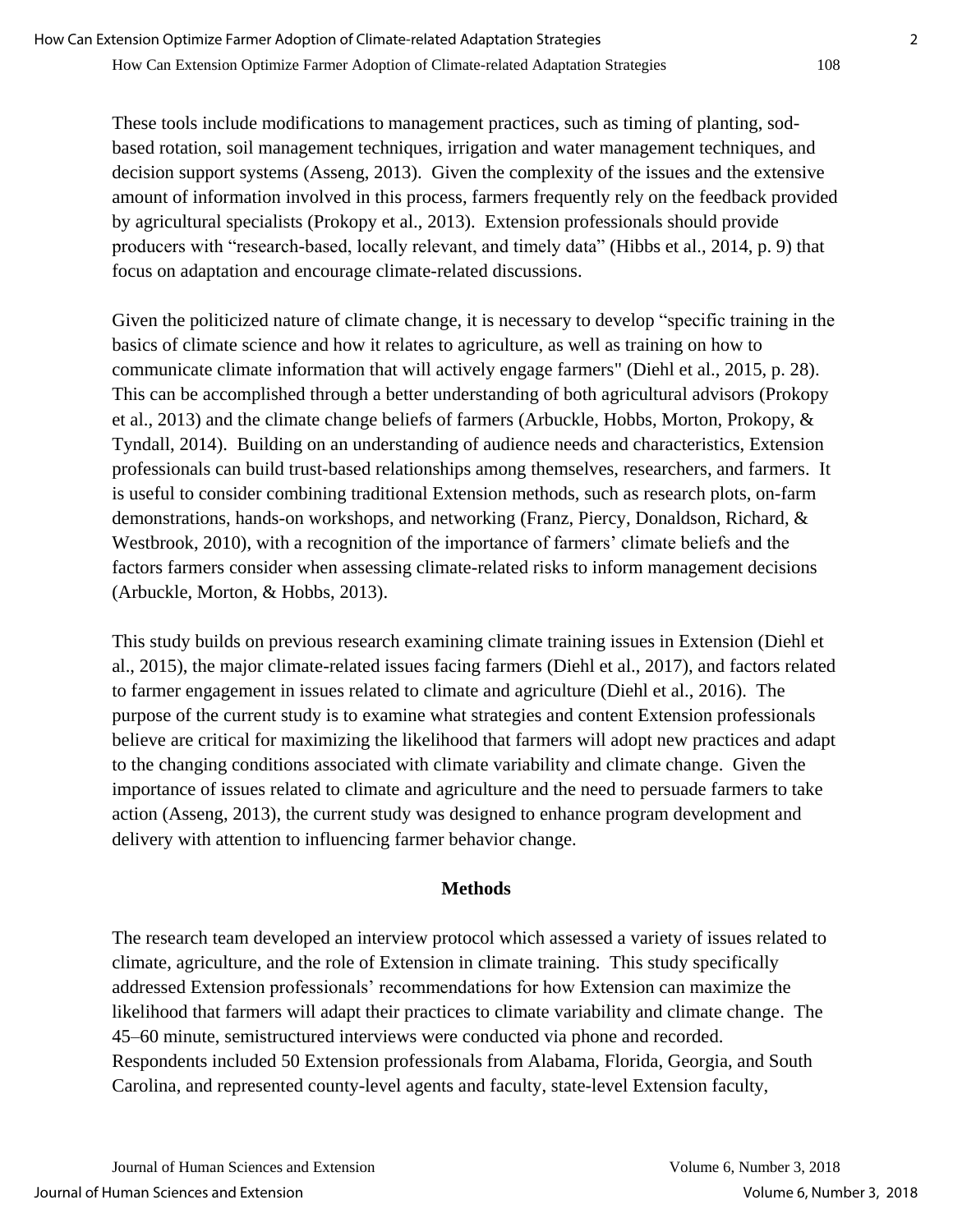researchers, and administrators with Extension experience in agricultural areas. While efforts were made to recruit a variety of Extension professionals, many interviewees were engaged in ongoing work related to climate and agriculture and were presumed to have a working knowledge of farmer needs and priorities. Participants were recruited using purposeful snowball sampling (Miles & Huberman, 1994; Yin, 2011). Team members of a USDA-funded regional research/Extension initiative focused on climate change and variability participated in the initial interviews and were asked to identify other potential respondents with an interest in climate and agriculture among faculty and administrators from their home states. Table 1 displays sample characteristics.

|                                     |                                 | $\boldsymbol{n}$ | $\frac{0}{0}$  |                |
|-------------------------------------|---------------------------------|------------------|----------------|----------------|
| <b>Gender</b>                       |                                 |                  |                |                |
|                                     | Male                            | 39               | 78             |                |
|                                     | Female                          | 11               | 22             |                |
| Race                                |                                 |                  |                |                |
|                                     | Caucasian                       | 40               | 80             |                |
|                                     | African-American                | 5                | 10             |                |
|                                     | Latino/Hispanic                 | 5                | 10             |                |
| <b>Education</b>                    |                                 |                  |                |                |
|                                     | Bachelor's Degree               | $\overline{2}$   | $\overline{4}$ |                |
|                                     | Master's Degree                 | 17               | 34             |                |
|                                     | <b>Doctoral Degree</b>          | 31               | 62             |                |
| <b>Extension Role</b>               |                                 |                  |                |                |
|                                     | County Faculty/ Extension Agent | 13               | 26             |                |
|                                     | <b>State Extension Faculty</b>  | 17               | 34             |                |
|                                     | Researcher                      | 10               | 20             |                |
|                                     | Administrator/Director          | 10               | 20             |                |
| <b>State</b>                        |                                 |                  |                |                |
|                                     | Alabama                         | 11               | 22             |                |
|                                     | Florida                         | 18               | 36             |                |
|                                     | Georgia                         | 11               | 22             |                |
|                                     | South Carolina                  | 10               | 20             |                |
| <b>Provide Climate Information</b>  |                                 |                  |                |                |
|                                     | Yes                             | 28               | 56             |                |
|                                     | N <sub>o</sub>                  | 22               | 44             |                |
|                                     |                                 | <b>Mean</b>      | <b>Minimum</b> | <b>Maximum</b> |
| Age (years)                         |                                 | 49               | 29             | 69             |
| <b>Extension Experience (years)</b> |                                 | 15               | 1              | 37             |

### *Table 1. Sample Characteristics (N = 50)*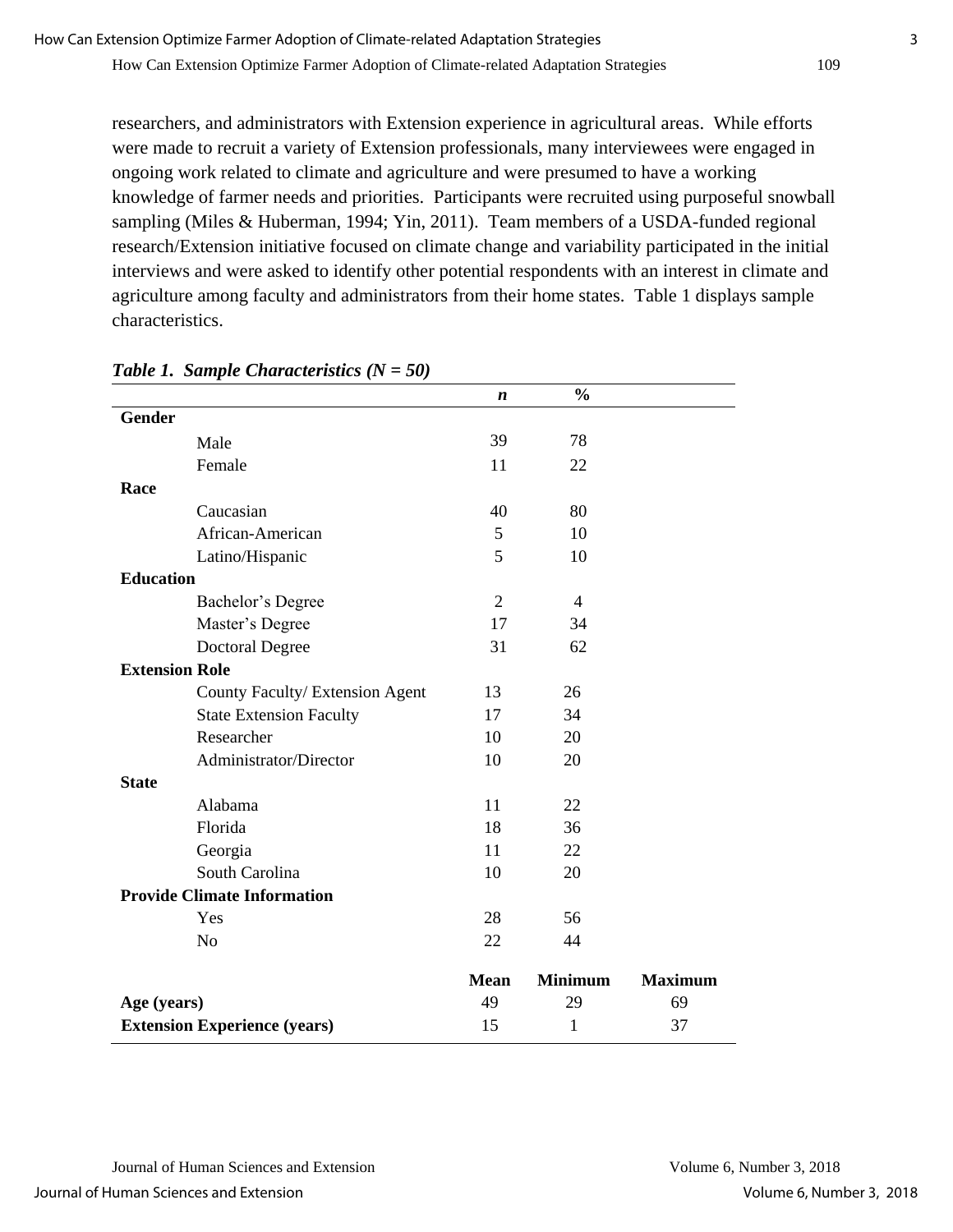To prepare the data for analysis, the interviews were transcribed. Inductive and deductive coding

(Harding, 2013; Thomas, 2006) were used as part of the four-step process for thematic analysis described by Harding (2013). The analytical process focused on the meaning conveyed in the responses with an attempt to minimize preconceptions about the nature and structure of the interview content while identifying commonalities, differences, and patterns among cases (Harding, 2013). Using collaborative coding (Saldaña, 2016), the four-person coding team developed a coding framework and code definitions, and all coded responses were finalized through a consensus process. The coding process incorporated multiple elements designed to ensure rigor and maximize the trustworthiness of the qualitative conclusions (Berends & Johnston, 2005). A structured codebook and coding definitions were created through an inclusive group process, and the code definitions were systematically applied to the data. Multiple coders with a broad range of perspectives and expertise were utilized to stimulate group dialogue and diverse opinions. All tensions and questions about coding, interpretation, and presentation of the data were resolved through intensive and iterative group discussions. Given the interpretive nature of the analytical process, this agreement among coders resulting from intensive group discussion is more useful and applicable to qualitative data analysis than measures such as interrater reliability, intercoder agreement, or interpretive convergence which are more suitable for quantitative data analysis (Saldaña, 2016).

The specific question posed to respondents was

If our goal is to get producers to change their practices to respond (or to adapt) to variability and changes in the climate (such as using new varieties of crops, shifting planting dates, etc.), what would be your suggestions for optimizing the chances that producers will adapt their practices to respond to climate variability and change?

## **Results**

Through analysis and discussion, three main themes emerged regarding respondent perceptions of how to maximize the likelihood that producers will change their management practices in response to climate variability and climate change. The first theme was to focus on profitability and the immediate concerns facing farmers, including the following topics: cost effectiveness, benefits of production management, farmers inherently adapt, farmer success stories, increased research efforts, and providing information on incentives. The second theme was to use engaging delivery methods, including research plots, on-farm trials, and modeling. The third theme was to build trusting relationships by using farmers and agricultural agents as messengers and providing trustworthy evidence that climate change exists. See Figure 1 for a thematic breakdown and Table 2 for a full summary of results.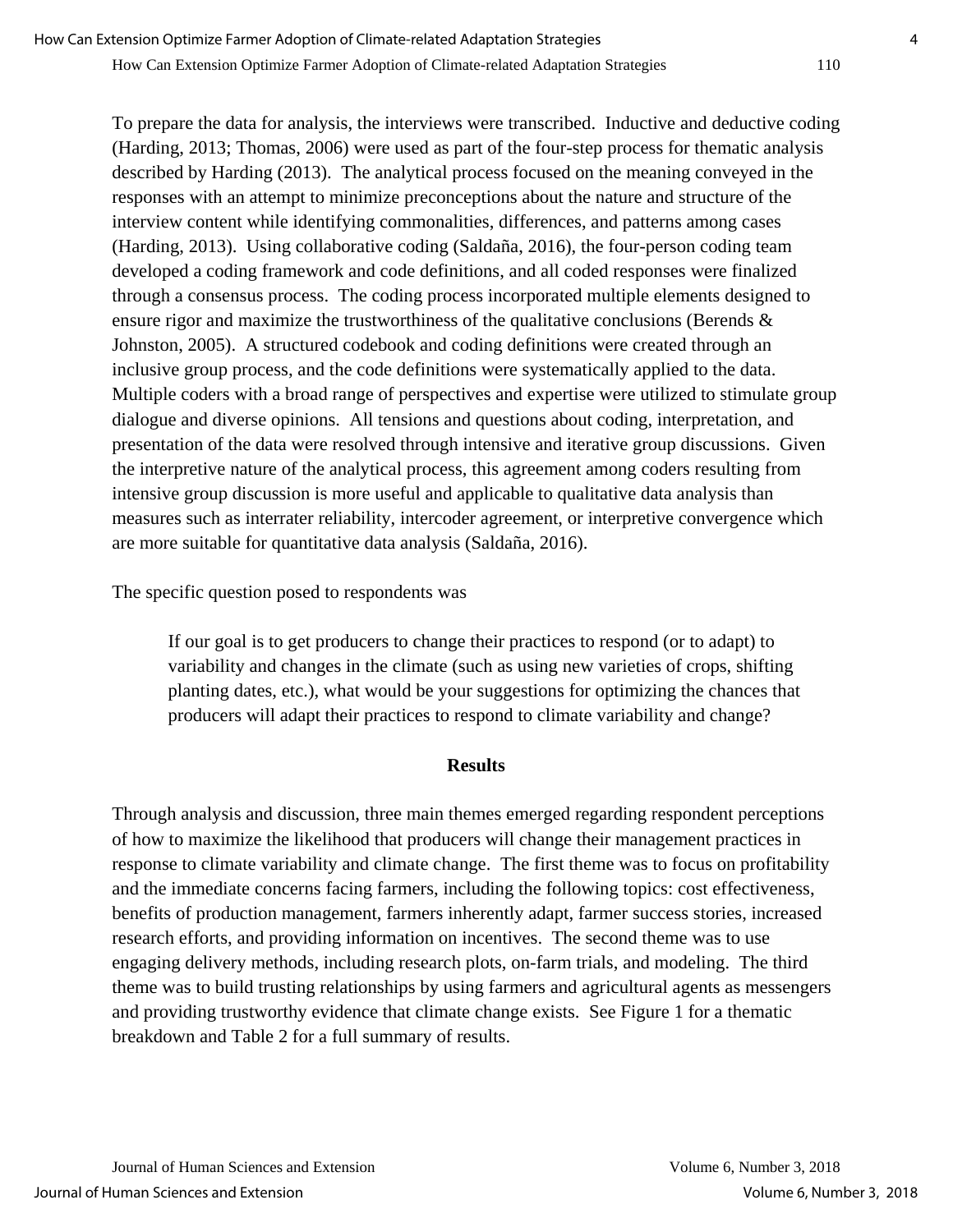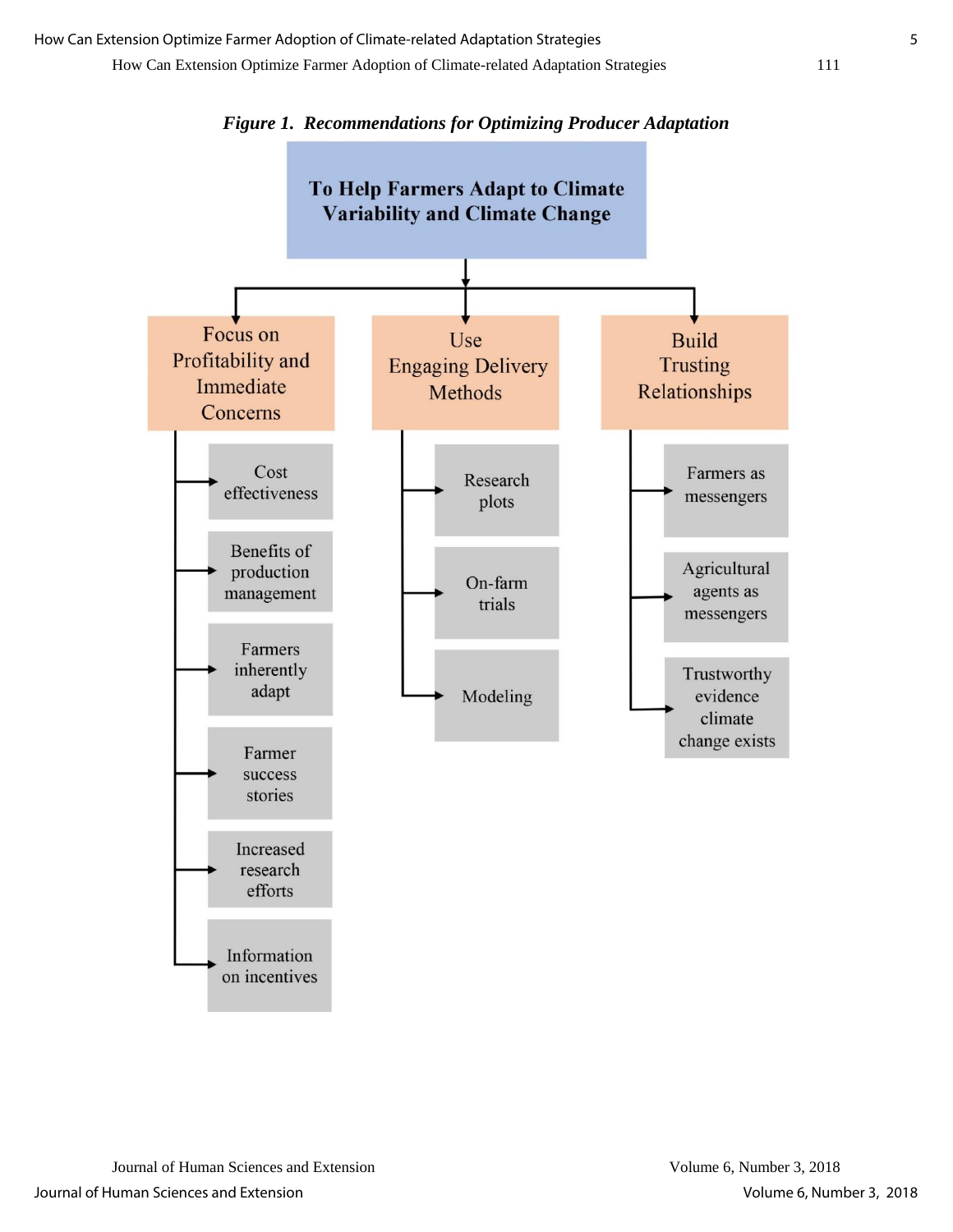| Codes                                                | <b>Total Mentions</b> |
|------------------------------------------------------|-----------------------|
| <b>Focus on Profitability and Immediate Concerns</b> | 50                    |
| <b>Cost Effectiveness</b>                            | 21                    |
| <b>Benefits of Production Management</b>             | 8                     |
| Farmers Inherently Adapt                             | 6                     |
| <b>Farmer Success Stories</b>                        | 6                     |
| <b>Increased Research Efforts</b>                    | 5                     |
| Information on Incentives                            | 3                     |
| Commodity-specific Benefits                          |                       |
| <b>Use Engaging Delivery Methods</b>                 | 23                    |
| <b>Research Plots</b>                                |                       |
| Modeling                                             |                       |
| On-farm Trials                                       | 6                     |
| Demonstrations                                       |                       |
| <b>Adaptation BMP Workshop</b>                       |                       |
| Hands-on Learning                                    |                       |
| <b>Build Trusting Relationships</b>                  | 19                    |
| Farmers as Messengers                                | 6                     |
| <b>Agricultural Agents as Messengers</b>             | 4                     |
| <b>Trustworthy Evidence Climate Change Exists</b>    | 4                     |
| <b>Reaching Early Adopters</b>                       | 2                     |
| <b>Conservation Emphasis</b>                         |                       |
| <b>Reaching Small Farmers</b>                        |                       |
| <b>Technology and Social Media</b>                   |                       |

*Table 2. Tally of Coded Suggestions for Optimizing Producer Adaptation (N = 50)*

## **Focus on Profitability and Immediate Concerns**

The first major category of responses focused on the importance of farmer profits and the need to address issues of immediate concern to farmers. Respondents suggested that farmers need to be convinced that adaptation strategies will be successful at addressing immediate concerns, with specific emphasis on showing profitability and consistently strong yields. Given the frequency of mentions (50), this is one of the strongest areas of recommendation resulting from this study.

**Cost effectiveness (21 mentions).** Respondents suggested that it is critical to demonstrate to farmers that climate adaptation strategies are cost-effective. One state Extension faculty member said, "If you can link the practice to making more money, they will adopt it." An administrator emphasized that establishing a financial argument gains their attention, allowing for longer-term discussions of climate: "If it affects their bottom line, they're going to listen. . . . Start with that and then, you know, ease into the climate change over a long period of time." Another administrator framed the issue in terms of how farmers manage risk, saying,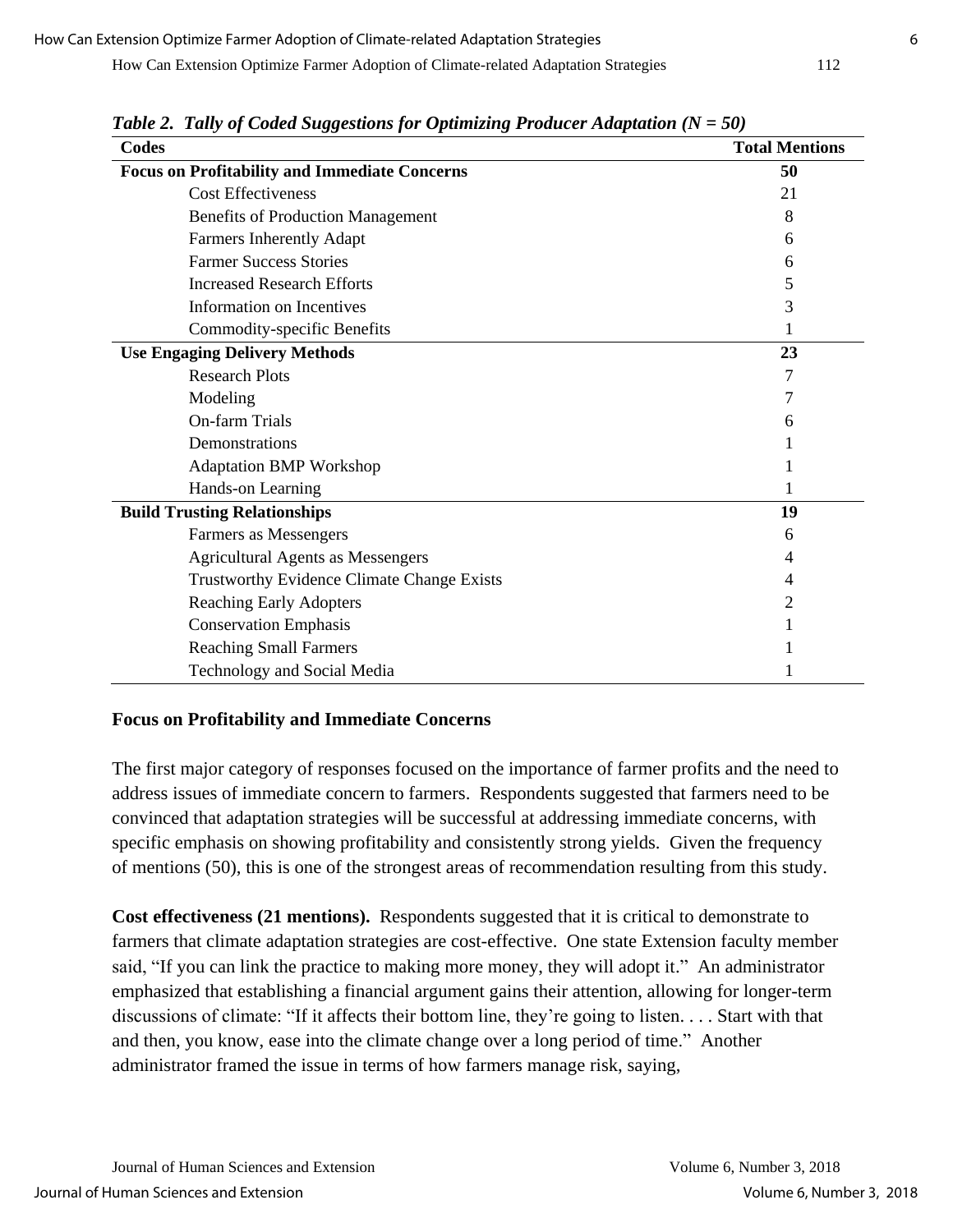Farmers are risk takers every time they plant something in the ground. If you can show them a way that might help them reduce their risk, reduce the financial inputs that they have, and maximize the outputs, they're going to be a little more receptive.

**Benefits of production management (8 mentions).** Respondents mentioned the importance of showing farmers the benefits of production management related to climate issues, including topics such as crop management (i.e., crop selection, planting dates, new varieties, water management, and commodity-specific benefits). A researcher explained that farmers are receptive to conversations about being adaptive in terms of planting dates:

When I talk to these farmers in the focus groups, we say 'alright, what if the world is warmer? What if we have seasons that can go longer? We can plant a month earlier and harvest a month later'.... They're all for that, they think this is great.

A county Extension agent emphasized that farmers are receptive to variety trials that look at yield data, providing farmers with varieties that thrive in different conditions. Further, a state Extension specialist explained that educators need to provide information on "some varieties you can grow for this different planting date, or for a shorter season, or for drought tolerance."

**Farmers inherently adapt (6 mentions).** Six respondents suggested that farmers are not resistant to change and naturally adapt to optimize profitability and meet the agricultural challenges they face. One respondent, a researcher, suggested a failure to adapt means that "they'll lose, they won't be able to farm. They've been adapting to changes over time through generations. Farmers do that all the time, so I don't think that adaptation is such a huge struggle for farmers." Another researcher said, "Farmers adapt, probably faster than any other group. . . . They do it on their own, you know, they're pretty smart folks." This natural ability of farmers to adapt to changing pressures and changing conditions may make farmers an especially receptive audience for climate information.

**Farmer success stories (6 mentions).** When mentioning the value of using farmer success stories, most respondents aligned with the beliefs of an administrator who said, "You can tout success stories, show positive results, show practices that have worked in a way that our clientele can relate to." A county faculty member said, "Give them examples of success stories, even if they're not at the same scale or time frame that we're talking about, even small things, or small changes that have affected a grower, somebody that they can relate to." The concept of success stories bridges two interrelated concepts – the first being a focus on effectiveness, and the second being the focus on experiences that are relevant to farmers.

**Increased research efforts (5 mentions).** Respondents believed that increasing forecasting accuracy and developing new adaptation strategies would further bolster the argument that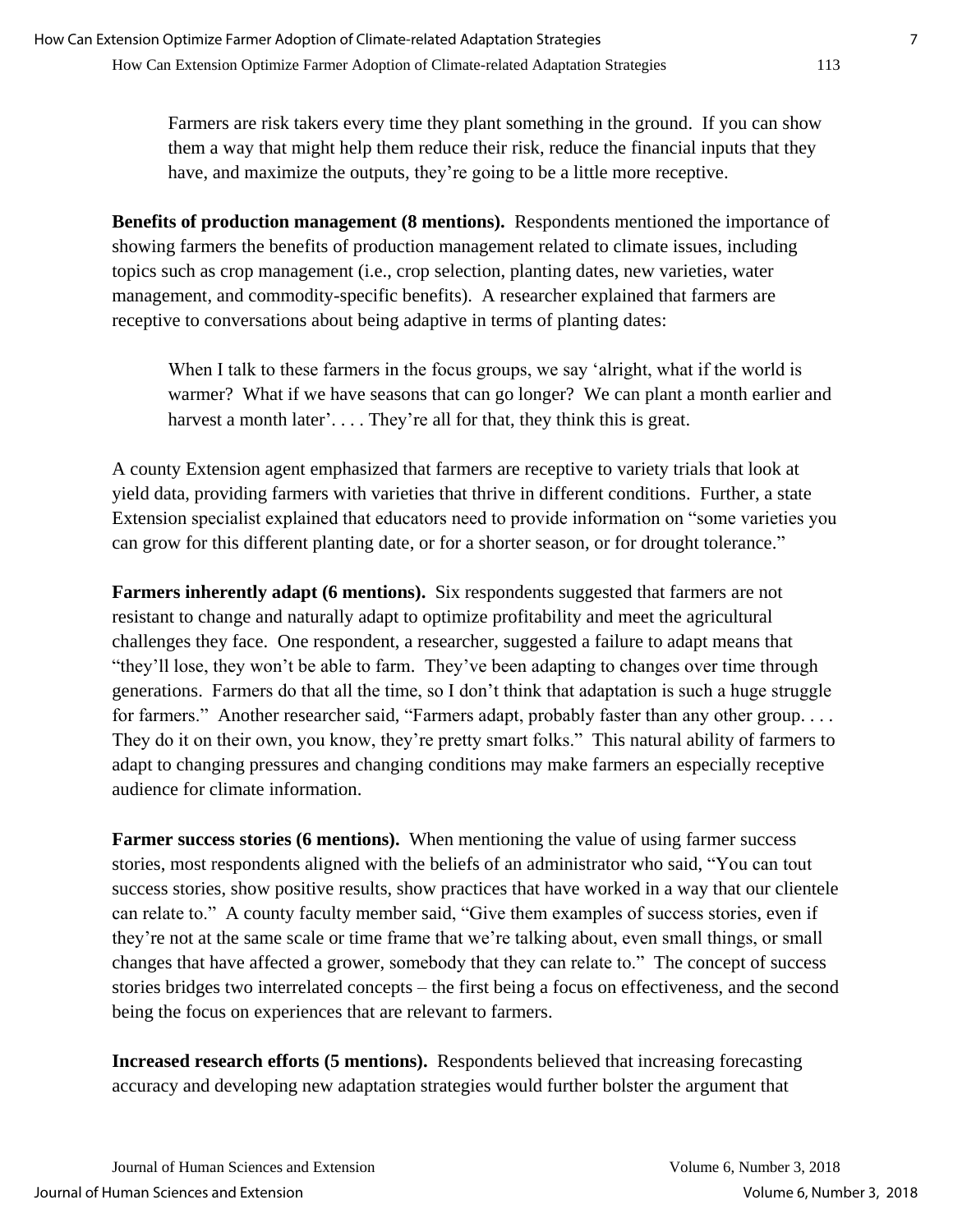adaptation strategies are a cost-effective way to address issues that are of immediate concern for farmers. A state Extension faculty member discussed the need to increase forecasting accuracy in terms of confidence:

Producers ask that question: 'Well, can you tell me if it's going to be dry this summer or not?' And inevitably, 'No, we really cannot do that. We can tell you longer term, kind of, and what the patterns are generally for an el Niño or la Niña or whatever, but we can't really tell you what the next few months is going to bring.' And a lot of producers kind of tune that out then, because they need to know, how sure, how certain, how good is your data?

This focus on ongoing research efforts is an acknowledgment that additional evidence and trials will be necessary to convince many farmers of the wisdom of climate adaptation practices.

**Information on incentives (3 mentions).** Three respondents suggested that farmers would be more likely to adapt if they were provided with financial incentives to do so, and that Extension professionals engaged in these climate-related discussions should be aware of incentives that are available. For example, a county Extension agent suggested that farmers would be motivated by incentives: "Money is always nice, maybe equipment or supplies, some kind of incentives. At least a carrot, to help them, to bring them along to it."

# **Use Engaging Delivery Methods**

The next major category of codes was organized around the need to use engaging delivery methods in Extension programming. In 23 instances, respondents mentioned the need to deliver climate information in ways that are engaging for the farmer audience, including a focus on research plots, modeling, and on-farm trials. In most cases, these comments emphasized that information must be interesting and immediately relevant or useful to farmers if they are going to pay attention and adapt their practices.

**Research plots (7 mentions).** Research plots can be used to demonstrate how to implement adaptation strategies and production management practices, and to demonstrate the efficacy of these approaches. As one researcher stated, "If we're able to prove through numbers on the station or research, that's the best way [to encourage farmers to adapt]." A county Extension agent suggested using research plots to replicate various aspects of climate variability, saying, "We want to demonstrate plots that demonstrate the practice."

**Modeling (7 mentions).** Although modeling may not seem to be an engaging delivery method, respondents focused on how climate modeling can be tailored to local conditions and used as a way to get farmers to start talking about climate change. Three respondents suggested modeling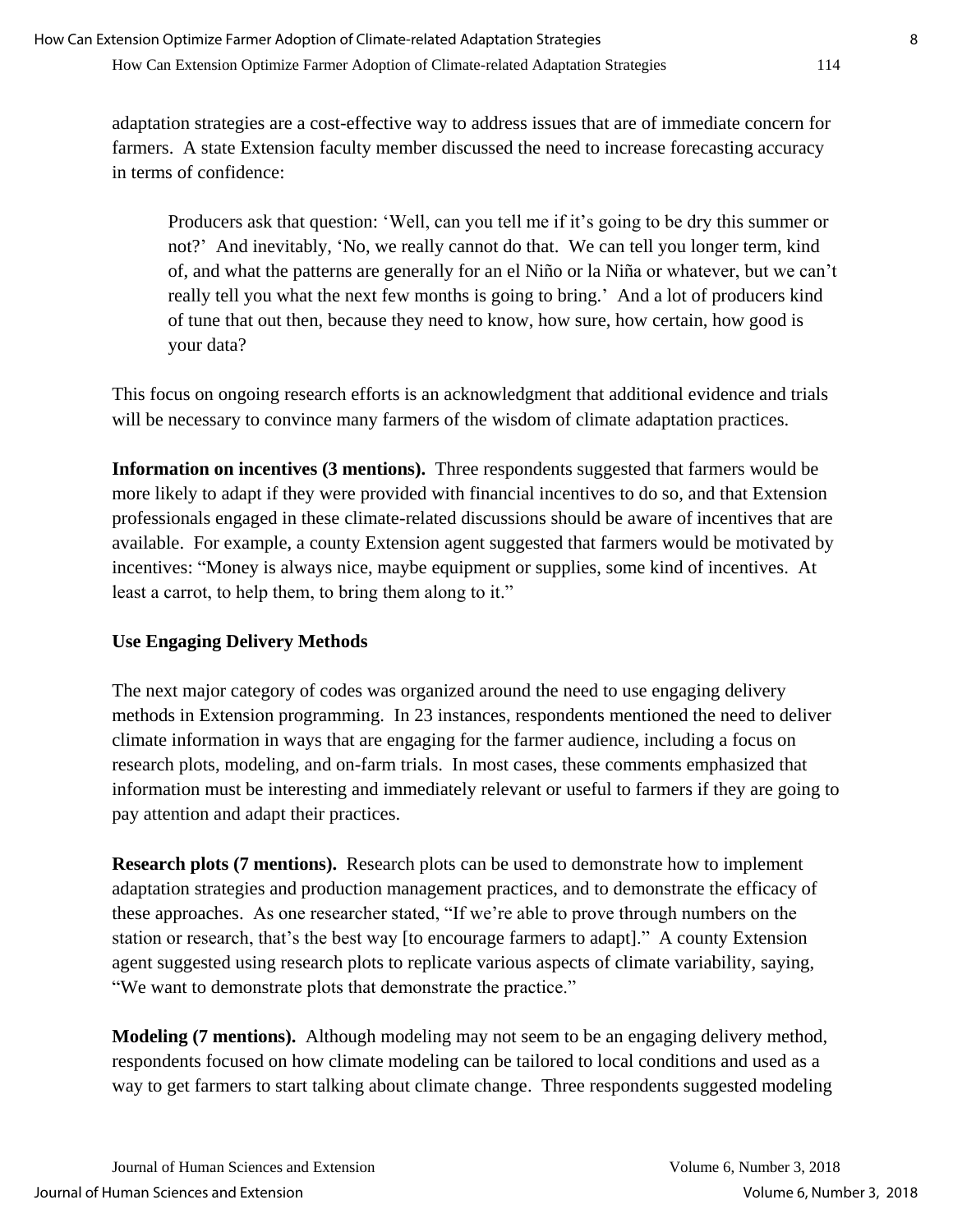is most beneficial when done on a one-to-one basis using a farmer's historic yield data to build trust in the models, then using the models to provide meaningful forecasts. One administrator said, "Looking at their five-year history or something like that, or their 10-year history of, 'here's the climate and here's your yield, and if you would have done this, our predictions say that you could have gotten this.'"

**On-farm trials (6 mentions)**. Working with farmers to set up an on-farm trial (also referred to as a pilot strategy, a test plot, or an experimental plot) was considered a strong method for encouraging small-scale adoption of an adaptation strategy. One state Extension faculty member said, "Pilot strategy is probably the best way to do this. Start small and ask them to test your strategies in just a little bit of their farm, and I think this is a good way to do it." This strategy allows the farmer to experience the practice on a small scale while minimizing the risks associated with taking on new practices.

# **Build Trusting Relationships**

The final major category of codes focused on the need to build trusting relationships with farmers. Respondents stressed the benefits of and ways to build trust between Extension professionals and farmers (19 mentions) in terms of using farmers and agricultural Extension agents as messengers and providing trustworthy evidence that climate change exists.

**Farmers as messengers (6 mentions).** Farmers who hear other farmers talk about their experiences with a particular adaptation strategy may be more likely to adopt those strategies. A state Extension faculty member said other farmers will listen and trust when another farmer says, "This is how I'm using this information. This is how it's important to me. This is what has worked. This is what hasn't worked." In addition to directly interacting with other farmers regarding adaptation strategies, producers are aware of what is working or not working on the farms around them. An administrator said,

Once people see those individuals adapt those technologies and successfully use them to enhance their profitability, then you have other people that [are] maybe not quite as efficient, maybe not quite as innovative, but still good producers, that they can be pulled into that and increase their productivity and their efficiency also.

**Agricultural agents as messengers (4 mentions).** Based on the interviews, one way to build a trusting relationship is to use agricultural Extension agents as messengers on climate issues, as opposed to Extension agents with expertise in natural resources, community development, or other related areas. One state Extension faculty member said,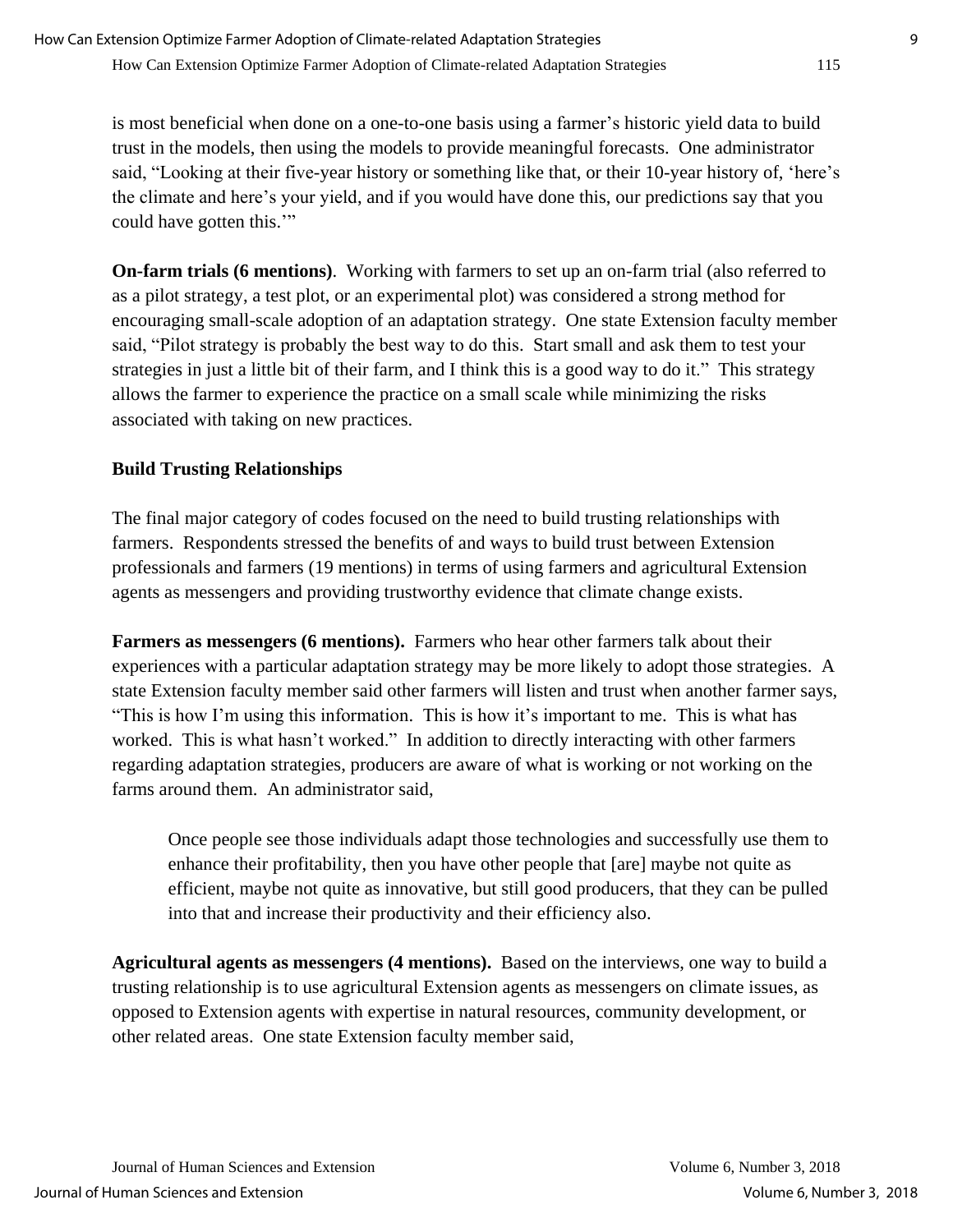If the agronomy specialist has been working with the climate Extension specialists, and the agronomy specialist is confident or is aware of the strong relationship that climate forecast has with a specific management practice, he is going to be the first advocate for that change. And he is the one that is going to be the linkage between our group and the farmer.

In the context of agriculture, Extension agents with specific content knowledge of agricultural issues and established relationships with producers appear to be trusted sources of information.

**Trustworthy evidence climate change exists (4 mentions).** Extension professionals in this category expressed that information on the existence of climate change must be presented scientifically, with one administrator saying, "Show them that based on what we know from the best science we have, 'Here are some things that we think are going to occur.'" A county Extension agent simply said, "Let them know that it [climate change] is real and show the ways to adapt." Given the controversial nature of climate issues, it is especially important that Extension professionals present their information with a strong scientific basis.

## **Discussion**

Extension professionals stressed the need to provide farmers with research-based evidence that adaptation strategies can offer solutions to existing climate-related concerns, thereby increasing profitability and reducing climate-related risks. These findings are consistent with Hibbs and colleagues (2014), who found that regardless of their views on climate change causality, farmers "expressed concerns related to climate changes" and that "these concerns were generally linked to future productivity and profitability of farming" (p. 6). Our interviews with Extension professionals complement and reinforce these findings, suggesting a convergence between the perspectives of farmers and Extension professionals. Consistent with the findings of Breuer, Cabrera, Ingram, Broad, and Hildebrand (2008), respondents also suggested that to improve the applicability of climate information, researchers must increase forecasting accuracy before suggesting adaptation strategies for reducing risk and preparing farmers for future climate variability and change.

In this study, Extension professionals recognized that farmers, in general, are a group that is used to adapting to changing conditions in all aspects of their business and are therefore aware of the benefits of adaptation. In these interviews, Extension professionals suggested that actively demonstrating adaptation strategies to farmers is key to capturing their attention. Similarly, Hansen, Marx, and Weber (2004) articulated "description-based" and "experience-based" communication strategies, finding that the experience-based approaches were more accessible for farmers (p. 15). Marx and her colleagues (2007) distinguished between "analytic" and "experiential" processing related to climate decisions asserting that these two processes are both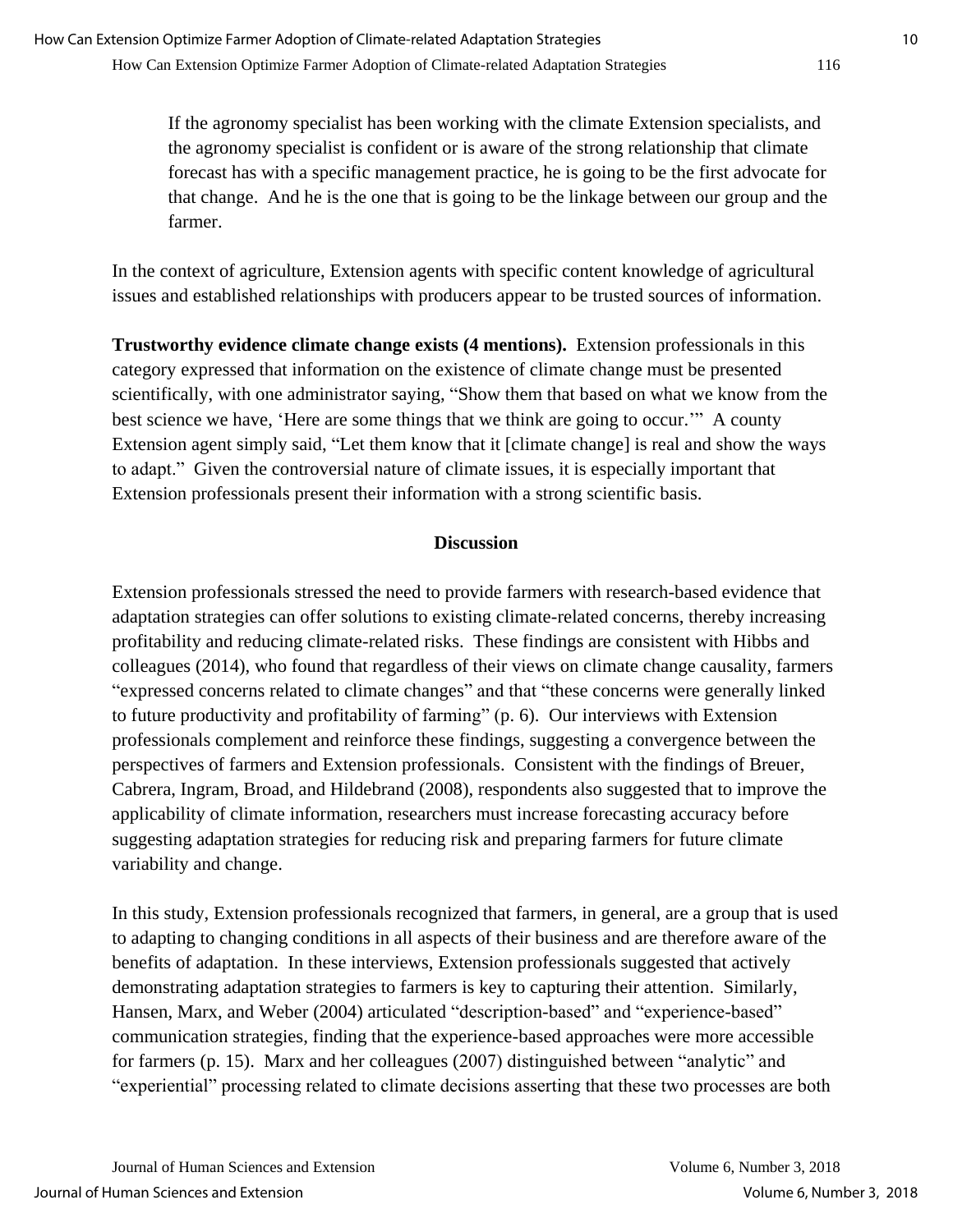central to decision making, and ideally, should be integrated. However, in the context of climate uncertainty, they propose that we have overestimated the importance of the analytic role in decision making and have ignored the experiential role. The active demonstration of adaptation strategies to farmers is a natural bridge between the analytic and experiential processes for farmers, demonstrating effectiveness of adaptation strategies (analytic process) in contexts that are familiar to and relevant for farmers (experiential process).

Extension can also maximize the accessibility of information by tailoring content to be culturally relevant to farmers in their immediate contexts. Given that weather conditions can be highly variable and localized, it is important to demonstrate the effectiveness of adaptation strategies in specific local areas for farmers. In their systematic review, Mase and Prokopy (2014) cited the "need to provide information that is useful, relevant, and context specific for a given agricultural sector" (p. 59) as a recurrent finding in the literature. This need to provide locally and contextually relevant information presents a challenge for Extension and agricultural advisors because tailored information delivery requires additional research and refinement, in contrast to broader efforts that can provide more general, but less useful, information for farmers.

Interviewees also suggested engaging farmers by applying climate models to an individual farmer's historical yield data to illustrate potential increases in profitability and reduction of risk. This participatory modeling approach holds great promise for linking data to local conditions and engaging farmers in meaningful dialogue about climate issues (Roncoli, 2006). Further, the use of research plots and on-farm trials engages farmers in an experiential learning opportunity that also provides useful data to inform management decisions. Bartels and her colleagues (2013) emphasized the importance of engaging farmers in ongoing, respectful dialogues that are the foundation for creating new climate knowledge at the intersection among farmers, researchers, and Extension. Collaboration between producers, advisors, and researchers represents a promising strategy for creating trust, building buy-in, and creating optimal conditions for farmer adaptation (Mase & Prokopy, 2014).

Extension professionals also recognized that it is pivotal to build trusting relationships among all stakeholders, including researchers, state Extension faculty, county Extension agents, and farmers, especially given the contentious nature of climate issues in the United States. In the context of climate variability and climate change, respondents stressed the importance of providing unbiased scientific evidence that climate change exists. In addition to science-based messaging, respondents also recognized the importance of the messenger, suggesting that farmers trust other farmers to share the pros and cons of implementing climate-related adaptation strategies. In the same vein, interviewees perceived agricultural agents and agronomists to be trustworthy sources of climate information because of their established relationships with farmers. Previous research (Prokopy et al., 2015) has found that Extension is a highly trusted source of agricultural information for farmers, reinforcing the constructive role Extension can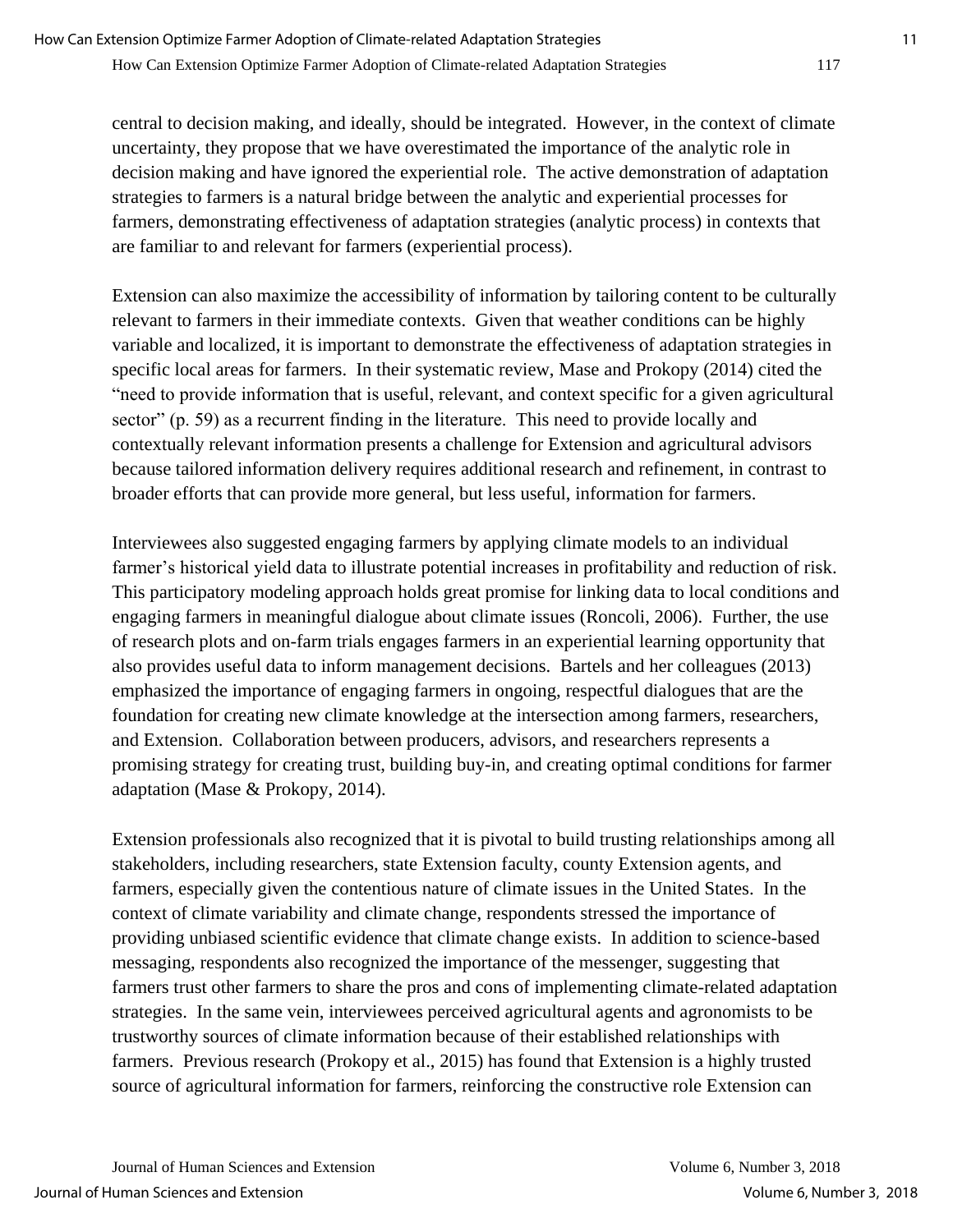play in advancing the dialogue about climate and agriculture. Through forging these partnerships, Extension professionals can build a more inclusive and well-rounded circle of participants (Bartels et al., 2013).

Although the current research identified several opportunities for maximizing the likelihood of farmer adaptation to climate variability and climate change, this work has challenges as well. Other researchers (Haigh et al., 2015; Prokopy et al., 2015) have suggested that, due to declining resources and influence, the Extension system should focus on providing climate information through intermediaries, such as private advisors, rather than providing information directly to farmers. While this recommendation makes sense from a resource perspective, we assert that Extension must find ways to continue engagement with farmers to maintain and further build trust and to deliver the most relevant and precise information at the local level.

Dilling, Daly, Travis, Wilhelmi, and Klein (2015) have also provided a thoughtful critique of the limitations associated with focusing on climate adaptation in the context of the relatively near future (i.e., climate variability), as opposed to longer time periods associated with climate change. These researchers present the argument that adaptation to climate variability is constrained by a variety of key factors, including that some adaptation strategies may not address related risks and may actually introduce additional risks for farmers; weather and climate conditions may reach critical thresholds or tipping points at which current adaptations may not be effective; and vulnerability to climate should be viewed as a dynamic phenomenon that is situated in a complex system where a variety of factors affect decision making, and decisions have rippling effects on other factors in the system. While these critiques are worthy of consideration, we believe that ongoing attention to adaptation to climate variability is a highly constructive process that engages farmers in meaningful dialogue that can contribute to their immediate success. This dialogue can also build the foundation for future work that more fully addresses the strategies that will be critical to addressing the potentially more volatile and extreme conditions associated with long-term climate change.

### **References**

- Arbuckle, J. G., Jr., Hobbs, J., Morton, L. W., Prokopy, L. S., & Tyndall, J. (2014). Understanding Corn Belt farmer perspectives on climate change to inform engagement strategies for adaptation and mitigation. *Journal of Soil and Water Conservation, 69*(6), 505–516. doi:10.2489/jswc.69.6.505
- Arbuckle, J. G., Jr., Morton, L. W., & Hobbs, J. (2013). Farmer beliefs and concerns about climate change and attitudes toward adaptation and mitigation: Evidence from Iowa. *Climatic Change, 118*(3), 551–563. doi:10.1007/s10584-013-0700-0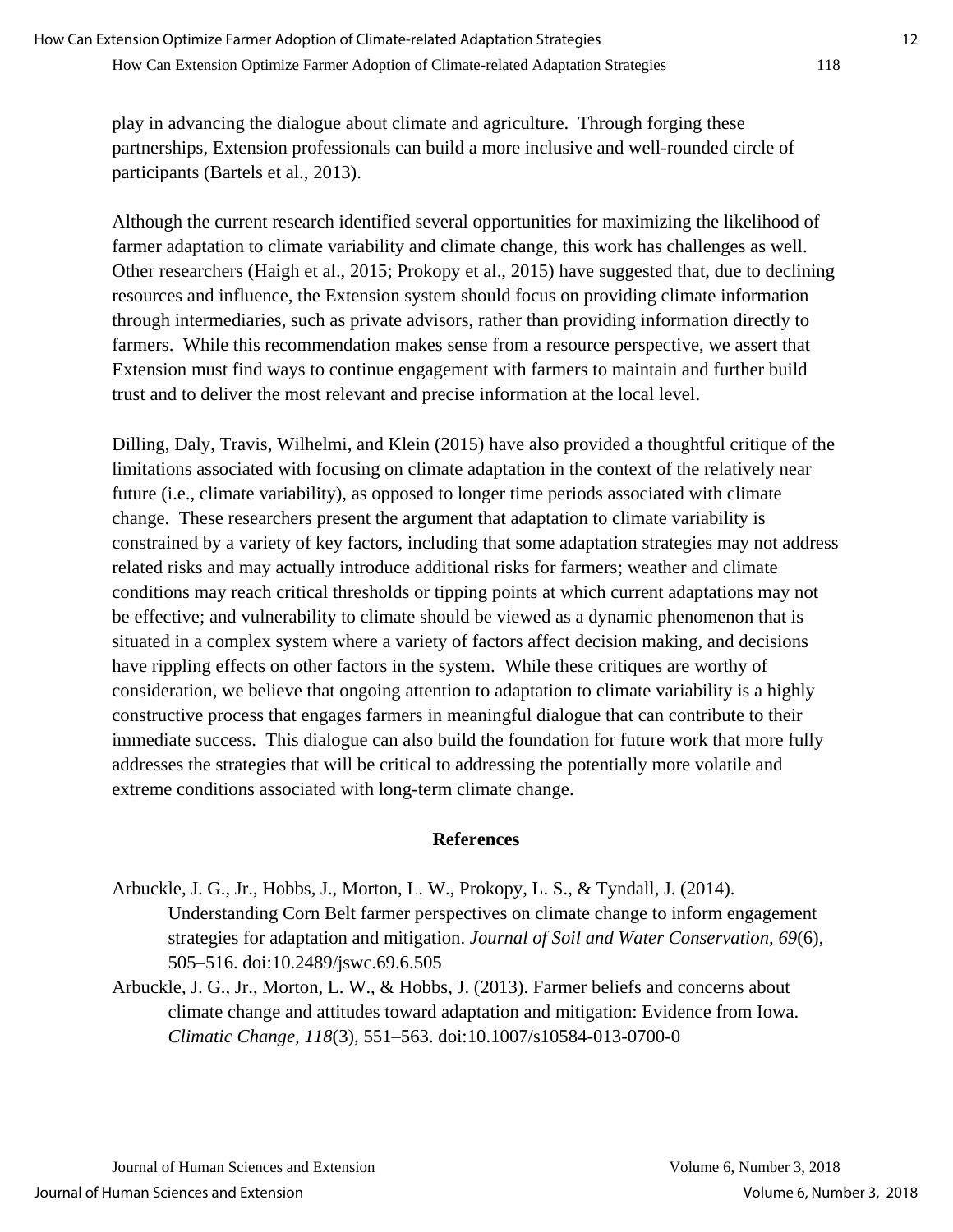- Asseng, S. (2013). Chapter 7: Agriculture and climate change in the southeast USA. In K. T. Ingram, K. Dow, L. Carter, & J. Anderson (Eds.), *Climate of the Southeast United States: Variability, change, impacts, and vulnerability* (pp. 128–164). Washington, DC: Island Press. doi:10.5822/978-1-61091-509-0
- Bartels, W. L., Furman, C. A., Diehl, D. C., Royce, F. S., Dourte, D. R., Ortiz, B. V., . . . Jones, J. W. (2013). Warming up to climate change: A participatory approach to engaging with agricultural stakeholders in the Southeast US. *Regional Environmental Change, 13*(1), 45–55. doi:0.1007/s10113-012-0371-9
- Berends, L., & Johnston, J. (2005). Using multiple coders to enhance qualitative analysis: The case of interviews with consumers of drug treatment. *Addiction Research & Theory, 13*(4), 373–381. doi:10.1080/16066350500102237
- Breuer, N. E., Cabrera, V. E., Ingram, K. T., Broad, K., & Hildebrand, P. E. (2008). AgClimate: A case study in participatory decision support system development. *Climatic Change, 87*(3), 385–403. doi:10.1007/s10584-007-9323-7
- Diehl, D. C., Garcia, E. P., Sloan, N. L., Galindo-Gonzalez, S., Dourte, D. R., & Fraisse, C. W. (2016). From resistance to receptiveness: Farmer willingness to participate in Extension discussions about climate variability and climate change. *Journal of Human Sciences and Extension, 4*(3), 61–74*.* Retrieved from https://doaj.org/article/8584ddeb23ba42f18d4fd6 89535082c8
- Diehl, D. C., Sloan, N. L., Galindo-Gonzalez, S., Bartels, W., Dourte, D. R., Furman, C., & Fraisse C. W. (2015). Toward engagement in climate training: Findings from interviews with agricultural Extension professionals. *Journal of Rural Social Sciences, 30*(1), 25–50.
- Diehl, D. C., Sloan, N. L., Garcia, E. P., Galindo-Gonzalez, S., Dourte, D. R., & Fraisse, C. W. (2017). Climate-related risks and management issues facing agriculture in the Southeast: Interviews with Extension professionals. *Journal of Extension, 55*(1), Article 1FEA2. Retrieved from<https://www.joe.org/joe/2017february/a2.php>
- Dilling, L., Daly, M. E., Travis, W. R., Wilhelmi, O. V., & Klein, R. A. (2015). The dynamics of vulnerability: Why adapting to climate variability will not always prepare us for climate change. *WIREs: Climate Change*, *6*(4), 413–425. doi:10.1002/wcc.341
- Franz, N., Piercy, F., Donaldson, J., Richard, R., & Westbrook, J. (2010). How farmers learn: Implications for agricultural educators. *Journal of Rural Social Sciences, 25*(1), 37–59.
- Haigh, T., Morton, L. W., Lemos, M. C., Knutson, C., Prokopy, L. S., Lo, Y. J., & Angel, J. (2015). Agricultural advisors as climate information intermediaries: Exploring differences in capacity to communicate climate. *Weather, Climate, and Society*, *7*(1), 83– 93. doi:10.1175/WCAS-D-14-00015.1
- Hansen, J. W. (2002). Realizing the potential benefits of climate prediction to agriculture: Issues, approaches, challenges. *Agricultural Systems, 74*(3), 309–330. doi:10.1016/S0308- 521X(02)00043-4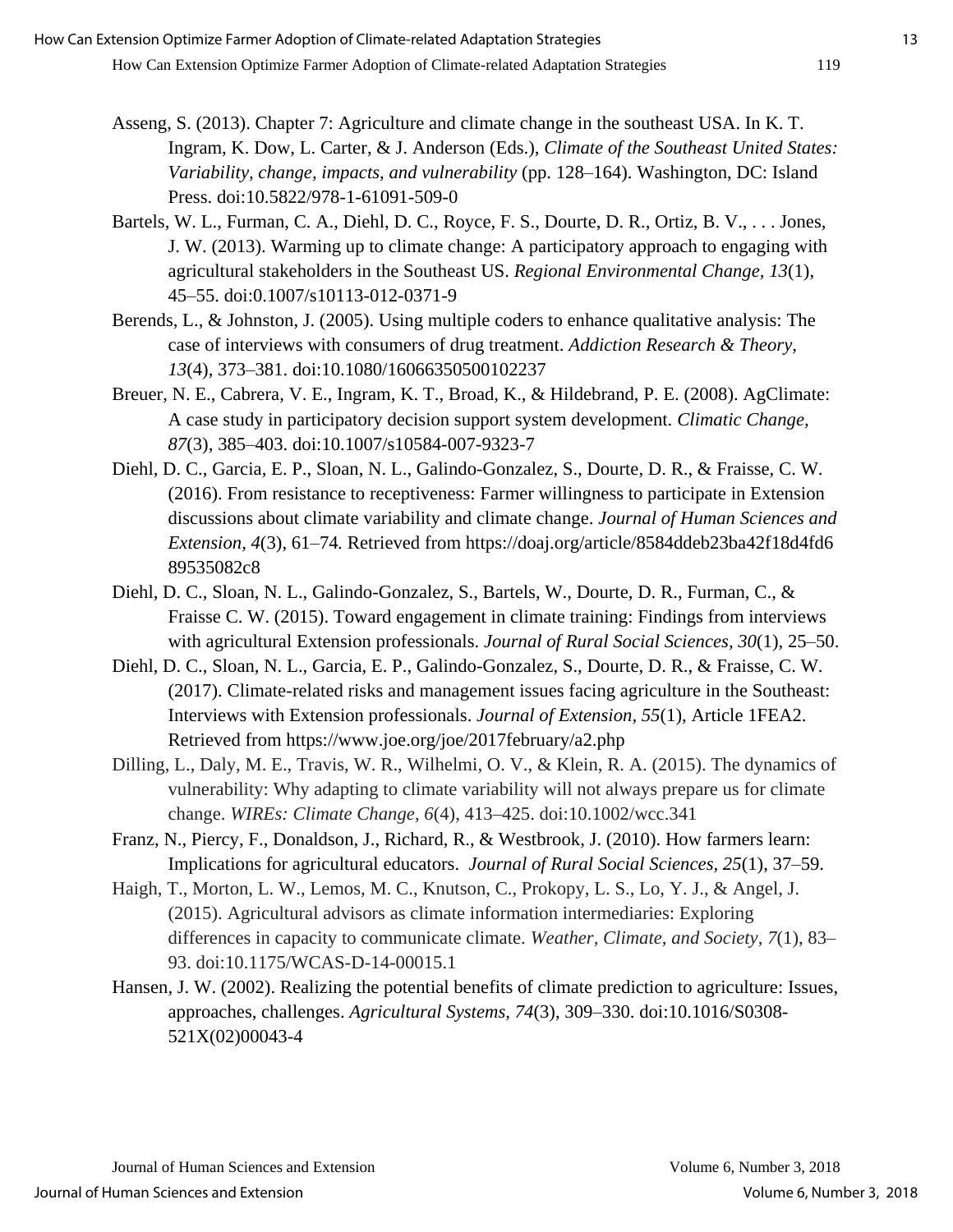- Hansen, J. W., Marx, S. M., & Weber, E. U. (2004). *The role of climate perceptions, expectations, and forecasts in farmer decision making: The Argentine Pampas and South Florida: Final report of an IRI seed grant project*. New York, NY: The Earth Institute at Columbia University, International Research Institute for Climate Prediction. doi:10.7916 /D8N01DC6.
- Harding, J. (2013). *Qualitative data analysis from start to finish*. London, UK: Sage.
- Hibbs, A. C., Kahl, D., PytlikZillig, L., Champion, B., Abdel-Monem, T., Steffensmeier, T., . . . Hubbard, K. (2014). Agricultural producer perceptions of climate change and climate education needs for the central Great Plains. *Journal of Extension, 52*(3), Article 3FEA2. Retrieved from<http://www.joe.org/joe/2014june/a2.php>
- Marx, S. M., Weber, E. U., Orlove, B. S., Leiserowitz, A., Krantz, D. H., Roncoli, C., & Phillips, J. G. (2007). Communication and mental processes: Experiential and analytic processing of uncertain climate information. *Global Environmental Change*, *17*(1), 47–58. doi:10.1016/j.gloenvcha.2006.10.004
- Mase, A. S., & Prokopy, L. S. (2014). Unrealized potential: A review of perceptions and use of weather and climate information in agricultural decision making. *Weather, Climate, and Society*, *6*(1), 47–61. doi:10.1175/WCAS-D-12-00062.1
- Miles, M. B., & Huberman, A. M. (1994). *Qualitative data analysis: An expanded sourcebook*. London, UK: Sage.
- Prokopy, L. S., Carlton, J. S., Arbuckle, J. G., Jr., Haigh, T., Lemos, M. C., Mase, A. S., . . . Power, R. (2015). Extension′ s role in disseminating information about climate change to agricultural stakeholders in the United States. *Climatic Change*, *130*(2), 261–272. doi:10.1007/s10584-015-1339-9
- Prokopy, L. S., Haigh, T., Mase, A. S., Angel, J., Hart, C., Knutson, C., . . .Widhalm, M. (2013). Agricultural advisors: A receptive audience for weather and climate information. *Weather, Climate and Society, 5*(2), 162–167. doi:10.1175/WCAS-D-12-00036.1
- Rejesus, R. M., Knight, T. O., Jaramillo, M., Coble, K. H., Patrick, G. F., & Baquet, A. (2008). Preference for risk management information sources: Implications for Extension and outreach programming. *Agricultural and Resource Economics Review, 37*(1), 106–116. doi:10.1017/S1068280500002185
- Roncoli, C. (2006). Ethnographic and participatory approaches to research on farmers' responses to climate predictions. *Climate Research*, *33*(1), 81–99. doi:10.3354/cr033081
- Saldaña, J. (2016). *The coding manual for qualitative researchers*. Los Angeles, CA: Sage.
- Thomas, D. R. (2006). A general inductive approach for analyzing qualitative evaluation data. *American Journal of Evaluation, 27*(2), 237–246. doi:10.1177/1098214005283748
- Walthall, C., Hatfield, J., Backlund, P., Lengnick, L., Marshall, E., Walsh, M., . . . Ziska, L. H. (2012). *Climate change and agriculture in the United States: Effects and adaptation* [Technical Bulletin 1935]. Washington, DC: USDA.
- Yin, R. K. (2011). *Qualitative research from start to finish*. New York, NY: The Guilford Press.